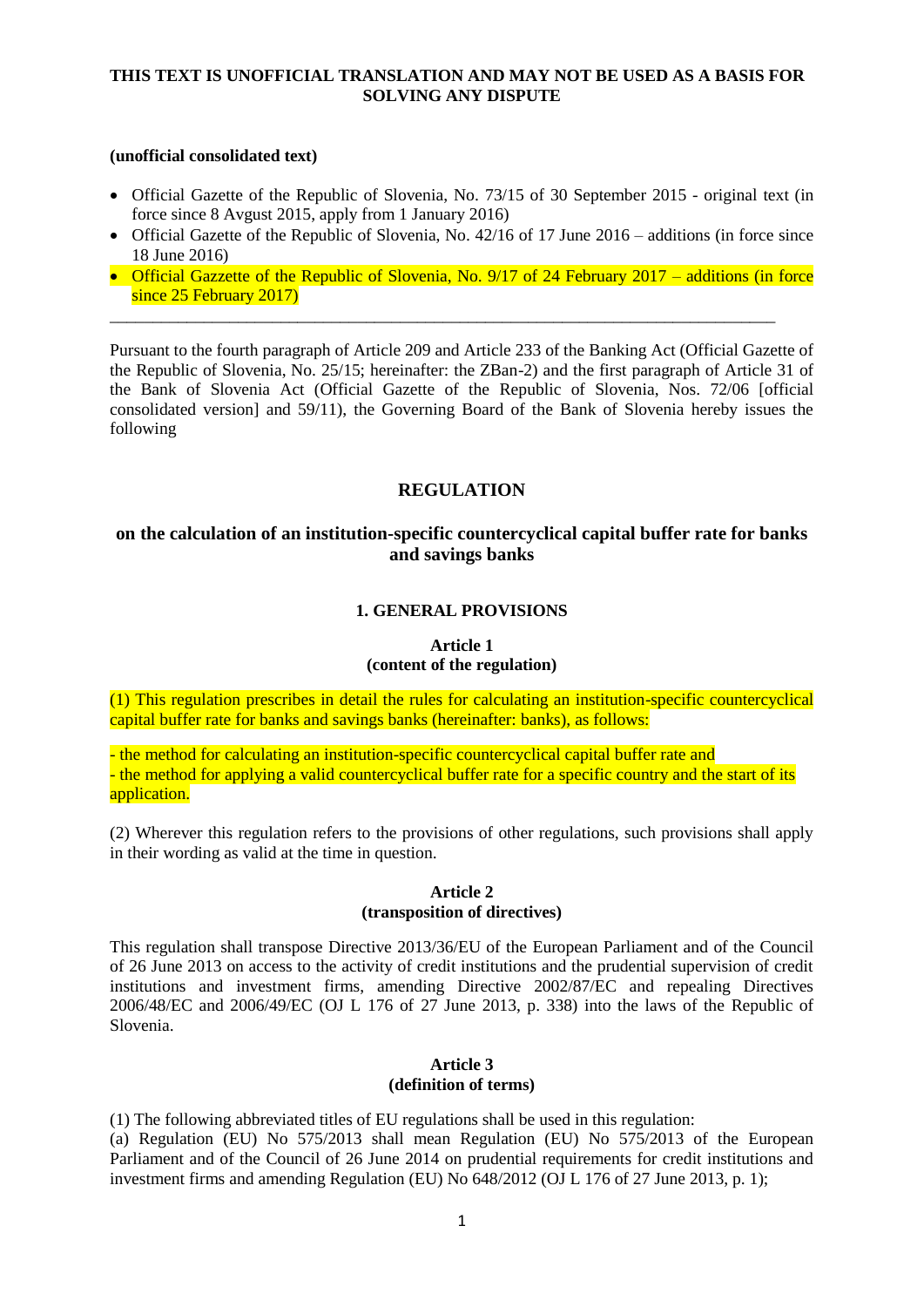(b) Delegated Commission Regulation (EU) No 1152/2014 shall mean Delegated Commission Regulation (EU) No 1152/2014 of 4 June 2014 supplementing Directive 2013/36/EU of the European Parliament and of the Council with regard to regulatory technical standards on the identification of the geographical location of the relevant credit exposures for calculating institution-specific countercyclical capital buffer rates (OJ L 309 of 30 October 2014, p. 5); and

(c) Commission Implementing Regulation (EU) No 680/2014 shall mean Commission Implementing Regulation (EU) No 680/2014 of 16 April 2014 laying down implementing technical standards with regard to supervisory reporting of institutions according to Regulation (EU) No 575/2013 of the European Parliament and of the Council (OJ L 191 of 28 June 2014, p. 1), and Commission Implementing Regulation (EU) 2015/227 of 9 January 2015 amending Implementing Regulation (EU) No 680/2014 laying down implementing technical standards with regard to supervisory reporting of institutions according to Regulation (EU) No 575/2013 of the European Parliament and of the Council (OJ L 48 of 20 February 2015. p. 1).

(2) The terms used in this regulation shall have the same meaning as in the ZBan-2 and Regulation (EU) No 575/2013, and the regulations issued on the basis thereof.

(3) For the purpose of this regulation, the term "relevant credit exposures" shall mean a bank's exposures in all exposure classes, except in the classes set out in points (a) to (f) of Article 112 of Regulation (EU) No 575/2013, which are the subject of:

- (a) the calculation of capital requirements for credit risk set out in Title II of Part 3 of Regulation (EU) No 575/2013, which include:
	- (i) capital requirements for credit risk under the Standardised Approach in accordance with Articles 111 to 141 of Regulation (EU) No 575/2013, including the effects of credit risk mitigation techniques set out in Articles 192 to 241 of Regulation (EU) No 575/2013,
	- (ii) capital requirements for credit risk under the Internal Ratings Based Approach in accordance with Articles 142 to 191 of Regulation (EU) No 575/2013, including the effects of credit risk mitigation techniques set out in Articles 192 to 241 of Regulation (EU) No 575/2013, and
	- (iii) capital requirements for counterparty credit risk in accordance with Articles 271 to 311 of Regulation (EU) No 575/2013;
- (b) the calculation of capital requirements for the specific risk set out in Part 3, Title IV, Chapter 2 of Regulation (EU) No 575/2013 or for incremental default and migration risks set out in Part 3, Title IV, Chapter 5 of Regulation (EU) No 575/2013, whenever exposure derives from the trading book; and
- (c) the calculation of capital requirements set out in Part 3, Title II, Chapter 5 of Regulation (EU) No 575/2013, whenever exposure derives from securitisation.

#### **2. METHOD FOR CALCULATING AN INSTITUTION-SPECIFIC COUNTERCYCLICAL CAPITAL BUFFER RATE**

#### **Article 4**

#### **(definition of the geographic location of relevant credit exposures)**

Banks shall define the geographic location of their relevant credit exposures in accordance with Delegated Commission Regulation (EU) No 1152/2014 for the purpose of calculating an institutionspecific countercyclical capital buffer rate.

## **Article 5**

#### **(calculation of an institution-specific countercyclical capital buffer rate)**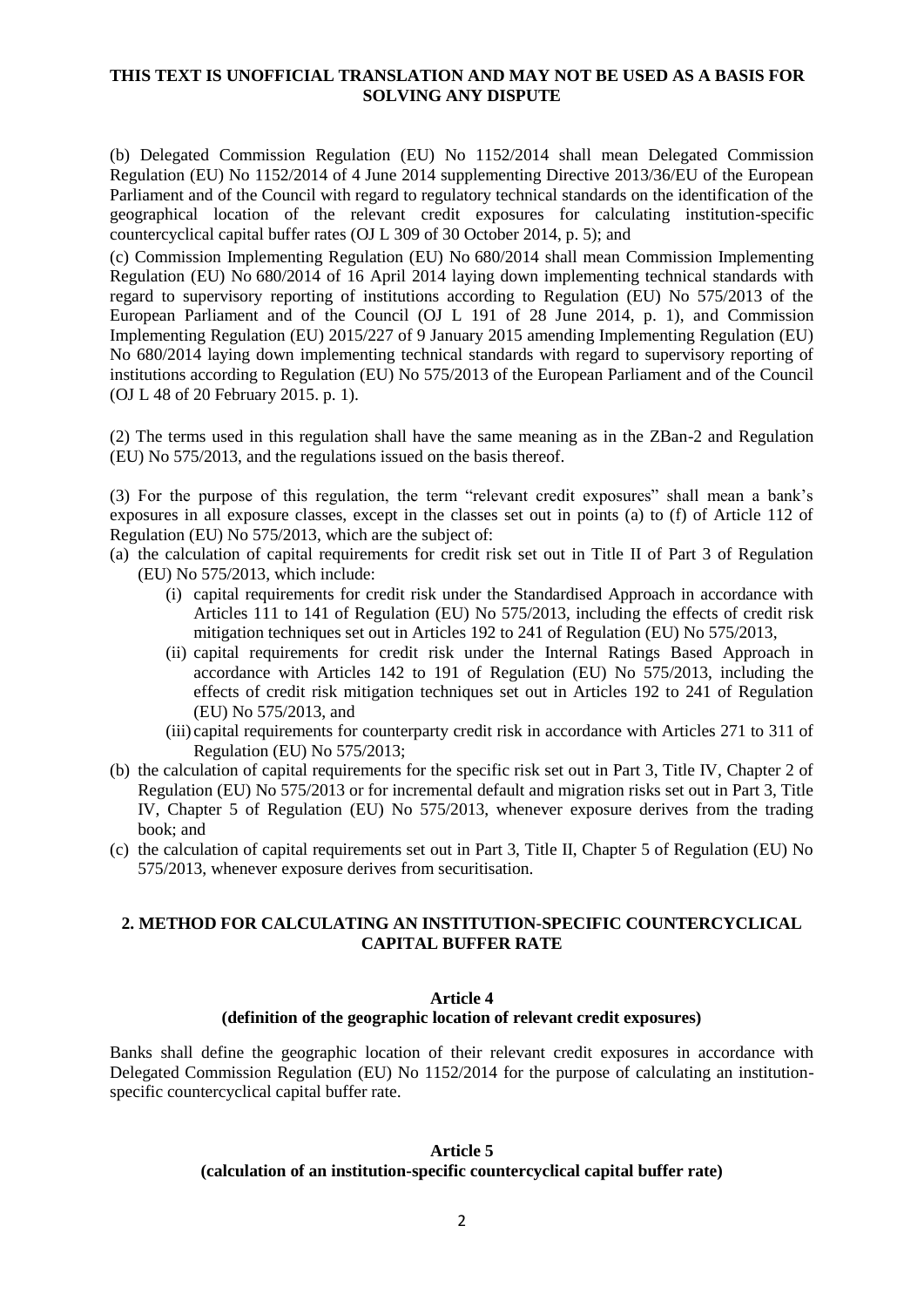(1) An institution-specific countercyclical capital buffer rate shall be the weighted average of valid countercyclical buffer rates that apply in countries in which the relevant credit exposures of the bank in question are located.

(2) Banks shall calculate the weight used to calculate the weighted average of countercyclical buffer rates by dividing the capital requirements for credit risk calculated in accordance with Titles II and IV of Part 3 of Regulation (EU) No 575/2013 for their relevant credit exposures in individual countries by total capital requirements for credit risk for all of their relevant credit exposures.

(3) Banks shall calculate the institution-specific countercyclical capital buffer rate by multiplying the individual weights referred to in the second paragraph of this article by the corresponding valid countercyclical buffer rates, as set out in Articles 6 and 7 of this regulation, for relevant credit exposures for individual countries, and by summing the weighted rates calculated as such by individual country.

#### **Article 6**

#### **(valid countercyclical buffer rate for a specific country)**

(1) For the purpose of calculating an institution-specific countercyclical capital buffer rate, banks shall apply the valid countercyclical buffer rate for a specific country, published on the Bank of Slovenia's website, in accordance with the second to fourth paragraphs of this article.

(2) The valid countercyclical buffer rate for relevant credit exposures in the Republic of Slovenia shall be the rate defined by the Bank of Slovenia in accordance with Article 210 of the ZBan-2.

(3) The valid countercyclical buffer rate for relevant credit exposures in another Member State shall be:

(a) the rate set by the designated authority of that Member State, if that rate does not exceed 2.5% of the total risk exposure amount;

(b) the rate set by the designated authority of that Member State, if that rate exceeds 2.5% of the total risk exposure amount and was recognised by the Bank of Slovenia in accordance with the second paragraph of Article 213 of the ZBan-2; or

(c) set at 2.5% of the total risk exposure amount, if the rate set by the designated authority of that Member State exceeds 2.5% of the total risk exposure amount and was not recognised by the Bank of Slovenia in accordance with the third paragraph of Article 213 of the ZBan-2.

(4) The valid countercyclical buffer rate for relevant credit exposures in a third country shall be:

(a) the rate set by the Bank of Slovenia for that third country in accordance with the first or second paragraph of Article 214 of the ZBan-2;

(b) if the Bank of Slovenia did not set a countercyclical buffer rate for a third country:

(i) the rate set by the designated authority of that third country, if that rate does not exceed 2.5% of the total risk exposure amount,

(ii) the rate set by the designated authority of that third country, if that rate exceeds 2.5% of the total risk exposure amount and was recognised by the Bank of Slovenia in accordance with the second paragraph of Article 213 of the ZBan-2, or

(iii) set at 2.5% of the total risk exposure amount, if the rate set by the designated authority of that third country exceeds 2.5% of the total risk exposure amount and was not recognised by the Bank of Slovenia in accordance with the third paragraph of Article 213 of the ZBan-2;

(b) set at 0%, if the Bank of Slovenia or designated authority of the third country did not set a countercyclical buffer rate for that third country, or if there is no designated authority in the third country in question.

#### **Article 7**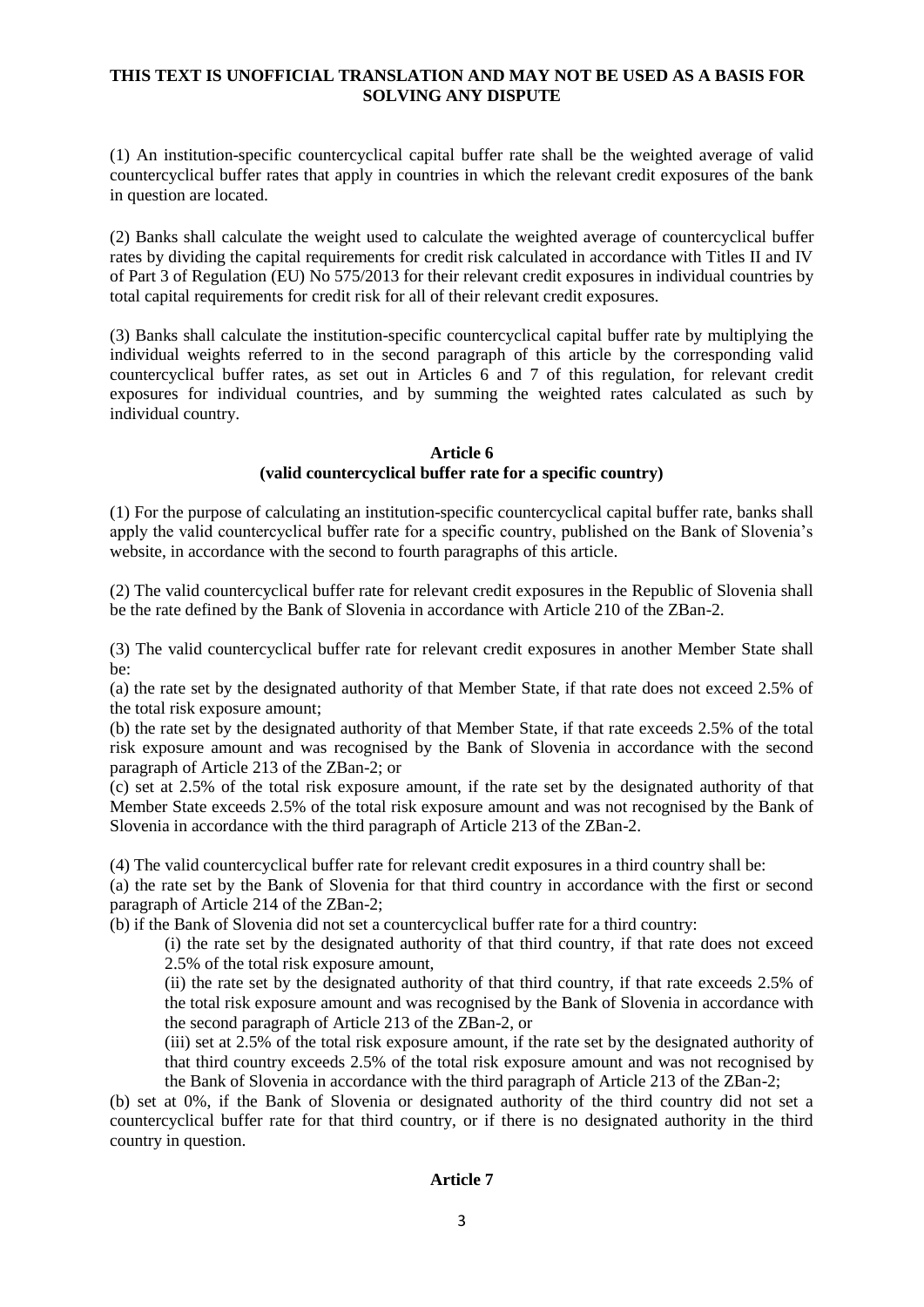#### **(start of application of the valid countercyclical buffer rate for a specific country)**

(1) The valid countercyclical buffer rate for a specific country, published on the Bank of Slovenia's website, shall apply for the purpose of calculating an institution-specific countercyclical capital buffer rate from the date set by the Bank of Slovenia or by the designated authority of the Member State or third country in question in accordance with Articles 215, 216 and 217 of the ZBan-2.

(2) Notwithstanding the first paragraph of this article, if a countercyclical buffer rate is set by the designated authority of a third country, the valid countercyclical buffer rate for relevant credit exposures in that third country shall apply 12 months after the date on which the designated authority of that third country published the change to the buffer rate.

(5) Notwithstanding the provisions of the first and second paragraphs of this article, banks shall take immediate account of the reduction in the valid countercyclical capital buffer rate.

## **3. REPORTING**

**Article 8 (reporting)**

(1) Banks shall report to the Bank of Slovenia with regard to the institution-specific countercyclical capital buffer rate calculated on an individual and consolidated basis using form PKB, which serves as an integral part of this regulation.

(2) The deadline for the submission of the report referred to in the first paragraph of this article shall be the submission date for the quarterly reports set out in Article 3 of Commission Implementing Regulation (EU) No 680/2014. Banks shall submit their first report for the situation as at 31 March 2016.

(3) The bank shall submit the report referred to in the first paragraph of this article in the form of an Excel file via the B2B system to the Countercyclical Capital Buffer (PKB) field by means of a certificate. The instructions for obtaining the certificate and for sending the file are available on the website at <https://www.bsi.si/poročanje.asp?MapaId=1096>.

#### **4. FINAL PROVISION**

## **Article 9 (entry into force and application of this regulation)**

This regulation shall enter into force on the fifteenth day following its publication in the Official Gazette of the Republic of Slovenia, and shall begin to be applied on 1 January 2016.

Liubliana, 21 July 2015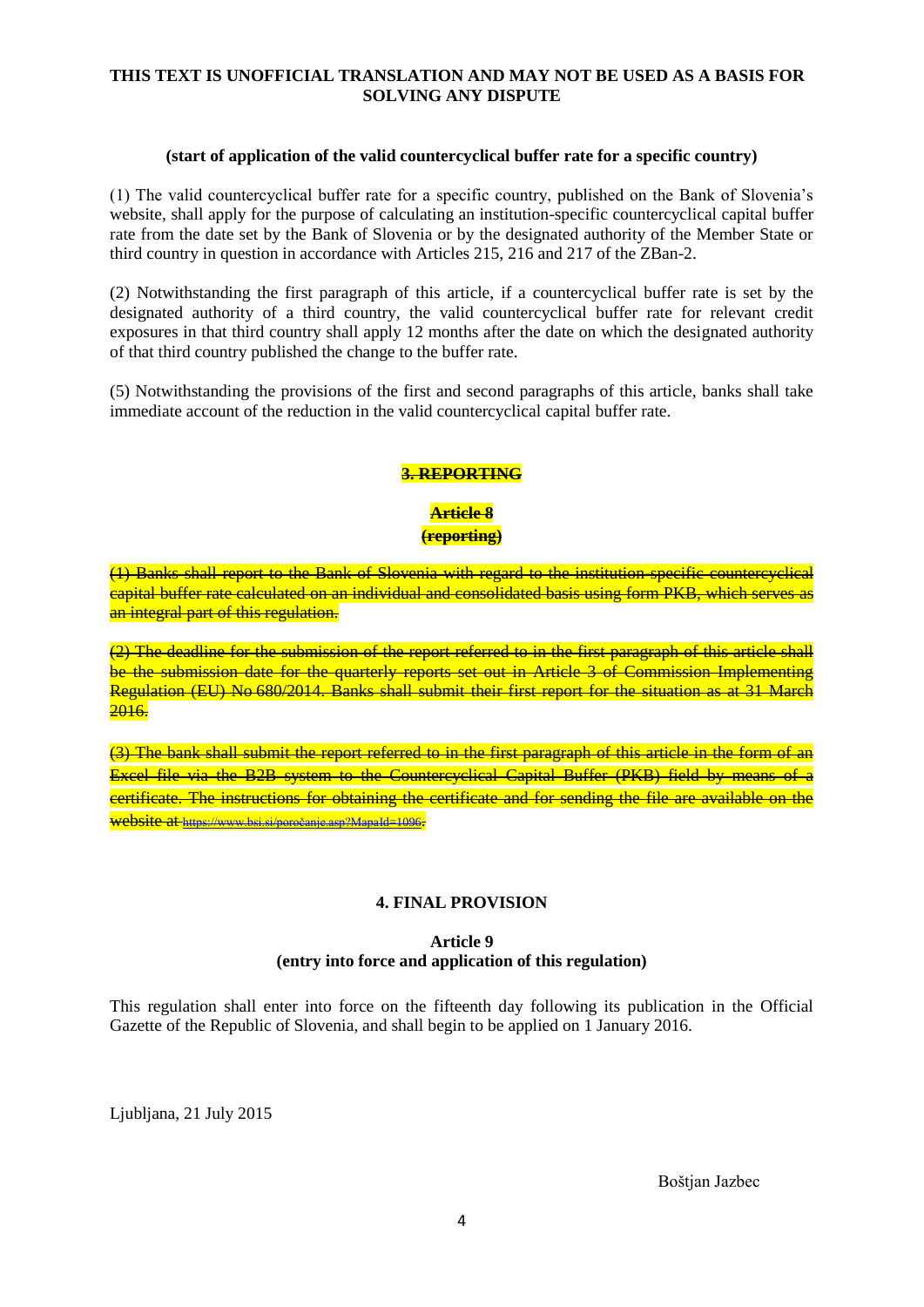President of the Governing Board of the Bank of Slovenia

**The Regulation amending the Regulation on the calculation of an institution-specific countercyclical capital buffer rate for banks and savings banks** (Official Gazette of the Republic of Slovenia, No. 42/16 of 17 June 2016) also includes the following transitional and final provision:

\_\_\_\_\_\_\_\_\_\_\_\_\_\_\_\_\_\_\_\_\_\_\_\_\_\_\_\_\_\_\_\_\_\_\_\_\_\_\_\_\_\_\_\_\_\_\_\_\_\_\_\_\_\_\_\_\_\_\_\_\_\_\_\_\_\_\_\_\_\_\_\_\_\_\_

#### **"Article 3**

The bank shall report in accordance with Article 1 of this regulation for the first time for the situation as at 30 June 2016.

#### **Article 4**

This regulation shall enter into force on the day after its publication in the Official Gazette of the Republic of Slovenia.".

\_\_\_\_\_\_\_\_\_\_\_\_\_\_\_\_\_\_\_\_\_\_\_\_\_\_\_\_\_\_\_\_\_\_\_\_\_\_\_\_\_\_\_\_\_\_\_\_\_\_\_\_\_\_\_\_\_\_\_\_\_\_\_\_\_\_\_\_\_\_\_\_\_\_\_\_

**The Regulation amending the Regulation on the calculation of an institution-specific countercyclical capital buffer rate for banks and savings banks** (Official Gazette of the Republic of Slovenia, No. 9/17 of 24 February 2017) also includes the following final provision:

## **"Article 3**

This regulation shall enter into force on the day after its publication in the Official Gazette of the Republic of Slovenia.".